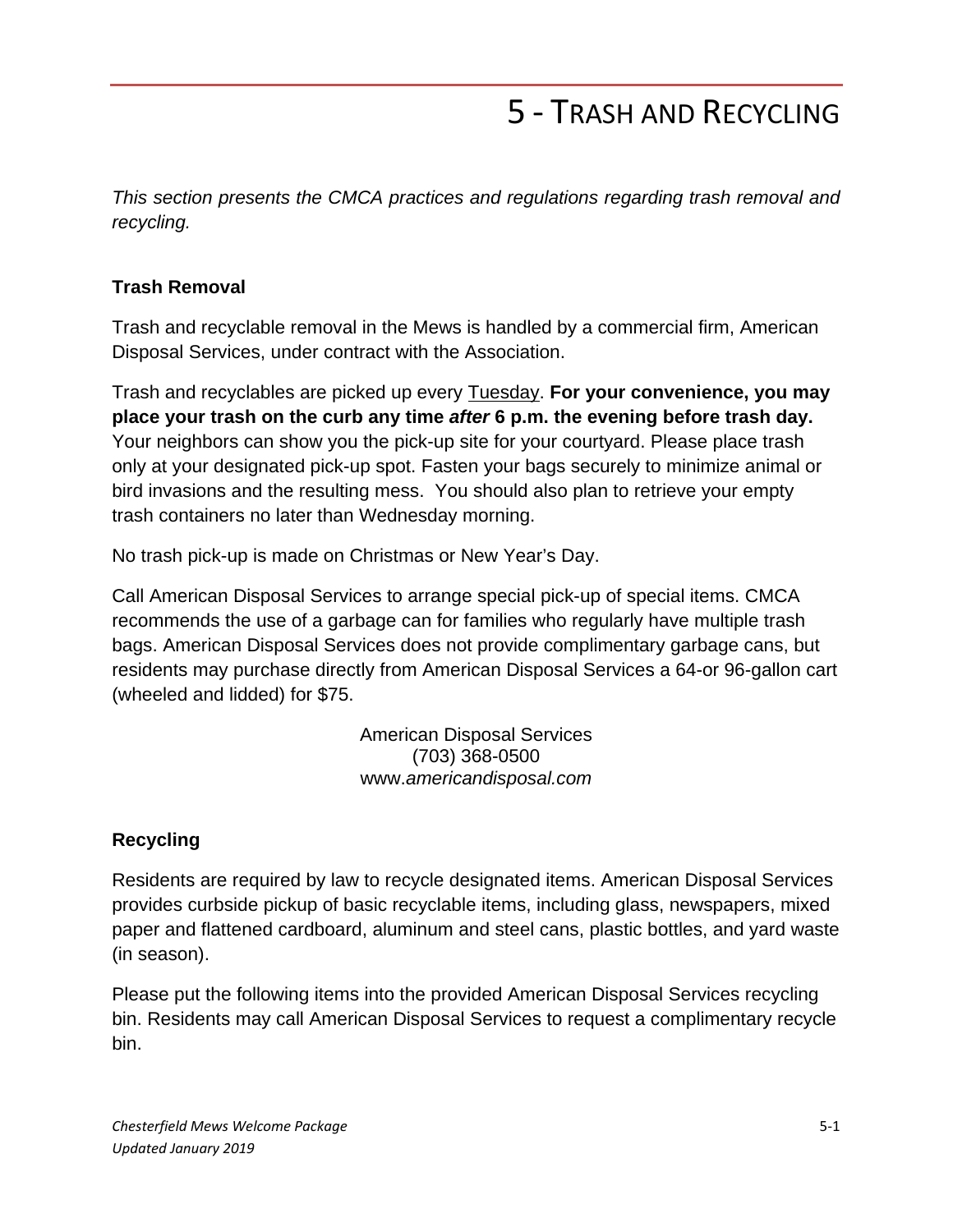- Rigid Containers
	- o Jugs
	- o Cartons
	- o Tubs
	- o Trays
	- o Buckets
	- o Bins
	- o Bottles

#### • Cans

- o Aluminum cans
- o Steel cans
- o Aerosol cans
- Cardboard
	- o Shipping/moving boxes (flattened)
	- o Paperboard (e.g. cereal boxes)
	- o Frozen food boxes

#### • Paper

- o Office
- o Magazines
- o Newspaper
- o Books
- o Mail
- o Shredded paper (bagged and tied)

#### **Non-Recyclable Items (will not be picked up by trash service)**

- Plastic bags and Flexible packaging
- Diapers
- Food/Organic Waste
- Phones and E-Waste
- Clothing

#### **Yard Waste Removal**

*Chesterfield Mews Welcome Package Updated January 2019*